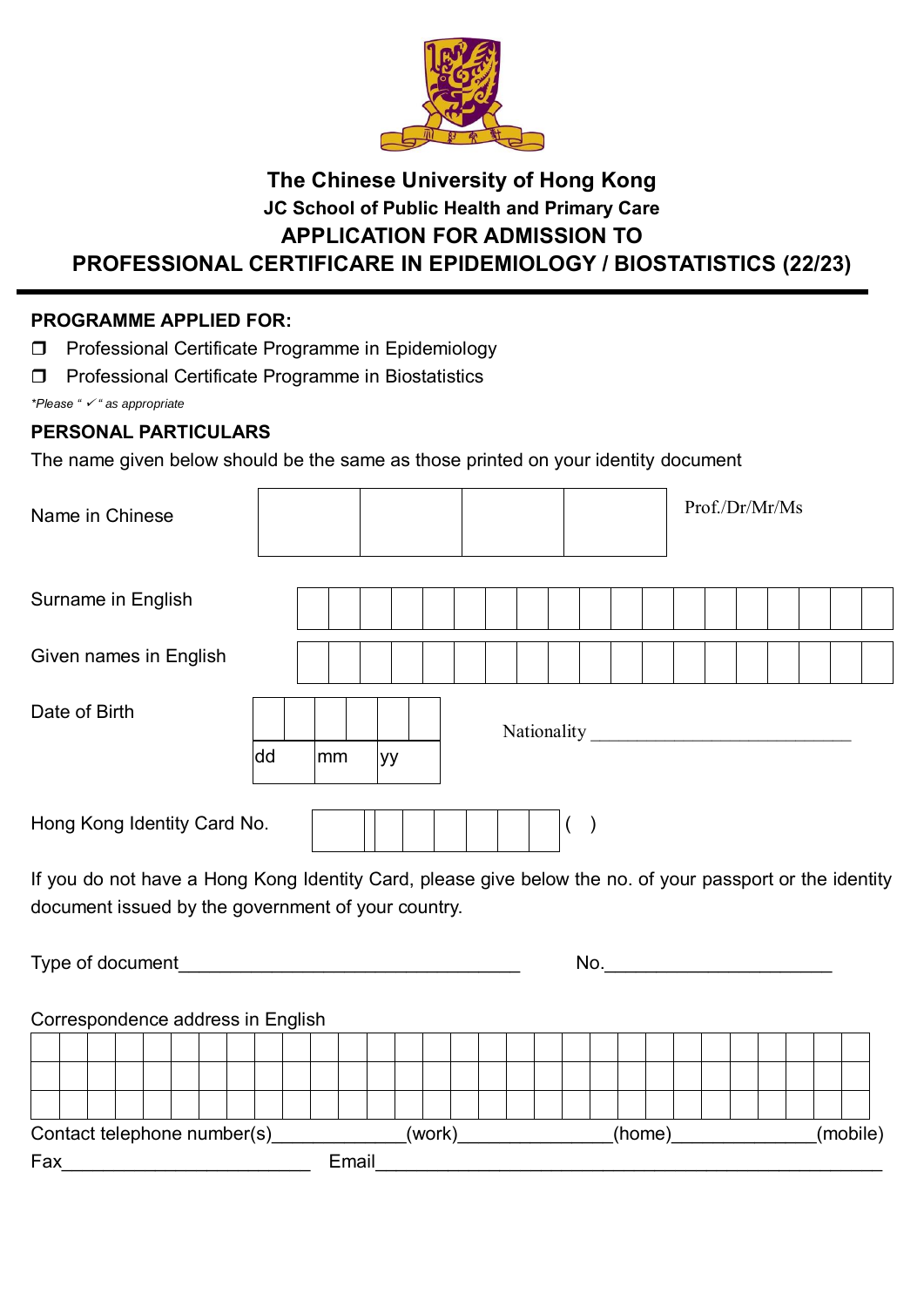| <b>ACADEMIC QUALIFICATIONS</b><br><b>Institution and Location</b>             | Date of Attendance<br>(From/To)     | Major                                                              | Dip/Degree     |  |  |
|-------------------------------------------------------------------------------|-------------------------------------|--------------------------------------------------------------------|----------------|--|--|
| PROFESSIONAL QUALIFICATION<br><b>Professional Qualification</b>               | <b>Awarding Institution/Country</b> |                                                                    | Date of Award  |  |  |
| <b>WORKING EXPERIENCE</b>                                                     |                                     |                                                                    |                |  |  |
| <b>Institution and Location</b>                                               | Position                            |                                                                    | Date (From/To) |  |  |
| <b>OTHERS</b><br>Experiences in epidemiology/biostatistics or related studies |                                     |                                                                    |                |  |  |
| Areas of Interest                                                             |                                     |                                                                    |                |  |  |
| Knowledge of use of computer (Please circle one)<br>Excellent / Fair / Poor   |                                     | English proficiency (Please circle one)<br>Excellent / Fair / Poor |                |  |  |
| In what way(s) do you hope to benefit from the programme?                     |                                     |                                                                    |                |  |  |

# **DECLARATION**

I declare that the information given in support of this application is accurate and complete, and understand that any misrepresent will result in disqualification of my application for admission and subsequent enrolment in the University.

This form should be completed and returned before 30 June 2022.

| Signature of Applicant | Date |
|------------------------|------|
|                        |      |